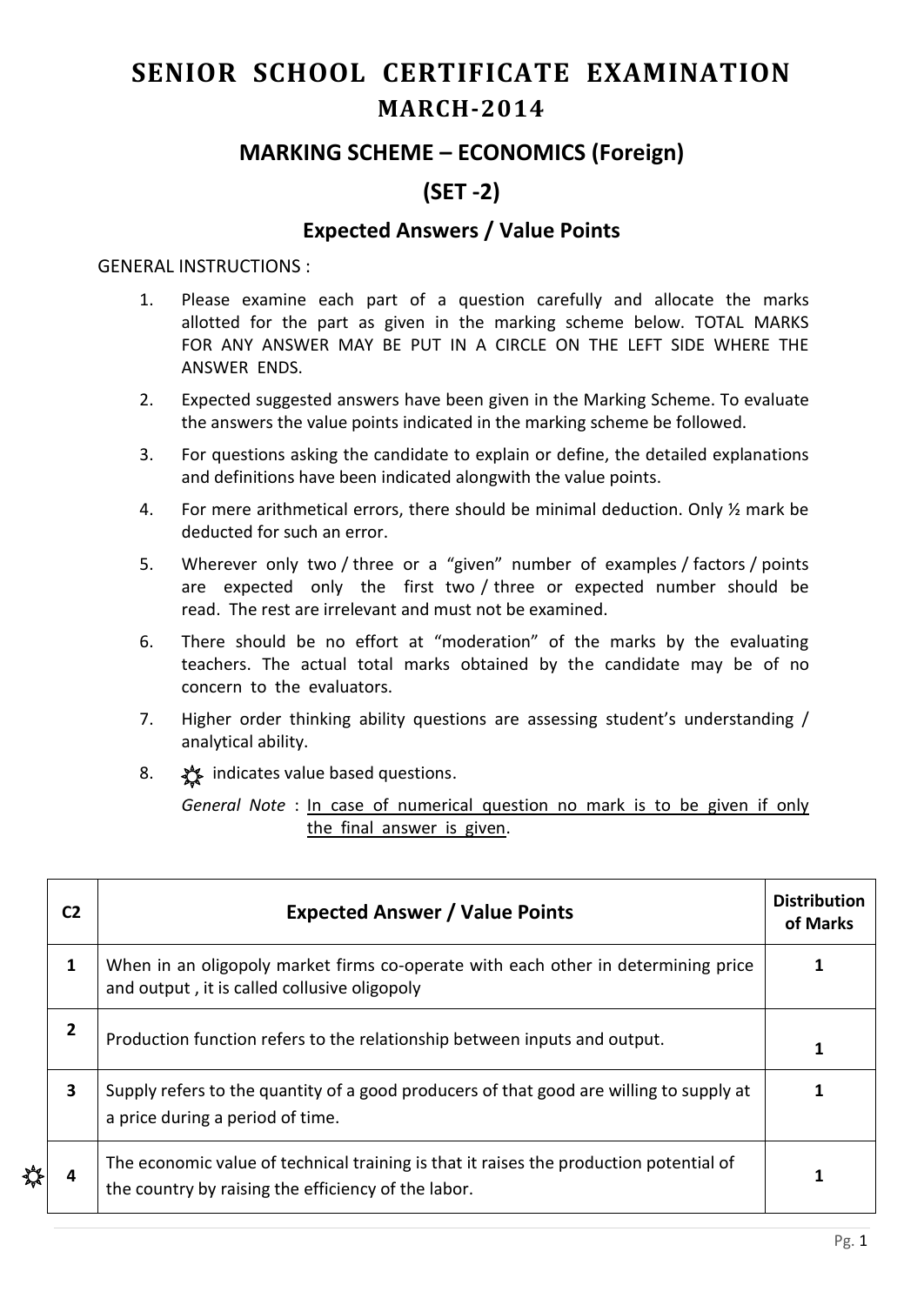| 5                       | The demand of a good is called perfectly inelastic when with the change in the price<br>there is no change in demand for the good.                                                                                                                                                                                                                                      |                |  |  |  |  |
|-------------------------|-------------------------------------------------------------------------------------------------------------------------------------------------------------------------------------------------------------------------------------------------------------------------------------------------------------------------------------------------------------------------|----------------|--|--|--|--|
| 6                       | Suppose per unit tax is raised. This raises cost of producing the good. Price remaining<br>unchanged, profits decline. This is disincentive to producers who supply less.                                                                                                                                                                                               |                |  |  |  |  |
|                         | <b>OR</b><br>Suppose government gives subsidy on production of good. This raises total revenue.<br>Cost remaining unchanged profit rise. This provides incentive to the producers to<br>supply more.                                                                                                                                                                    |                |  |  |  |  |
| $\overline{\mathbf{z}}$ | PPC is downward sloping because to produce more of one good, the economy has to<br>produce less of the other good. It is because resources are fixed.                                                                                                                                                                                                                   |                |  |  |  |  |
| 8                       | $E_p = \frac{\text{Percent change in demand}}{\text{percent change in price}}$                                                                                                                                                                                                                                                                                          | $1\frac{1}{2}$ |  |  |  |  |
|                         | $-1$ = $\frac{10}{20} \times 100$ 50<br>-1 = percent change in price = $\frac{50}{\%}$ change in price                                                                                                                                                                                                                                                                  | $\mathbf{1}$   |  |  |  |  |
|                         | percent change in price $=\frac{50}{-1}$ = -50                                                                                                                                                                                                                                                                                                                          | $\frac{1}{2}$  |  |  |  |  |
|                         | Price falls by 50%<br>(No marks if only the final answer is given)                                                                                                                                                                                                                                                                                                      |                |  |  |  |  |
| 9                       | The large number of buyers is assumed to be so large that an individual buyer's share<br>in total purchases is so negligible that he cannot influence the market price on its<br>own by purchasing more or less. The outcome is that price remains unchanged.                                                                                                           |                |  |  |  |  |
| 10                      | It is under the market condition when a firm can sell more at the given price that AR<br>= MR throughout as production is increased by the firm. It is because the firm is a<br>price taker. It means that price, which is same as AR, remains unchanged throughout.<br>By the average – marginal relationship, AR remains unchanged only when $AR = MR$<br>throughout. | 3              |  |  |  |  |
| 11                      | ΤP<br>ΤP<br>Ο<br>B<br>A<br>Variable<br>Input                                                                                                                                                                                                                                                                                                                            | $\overline{2}$ |  |  |  |  |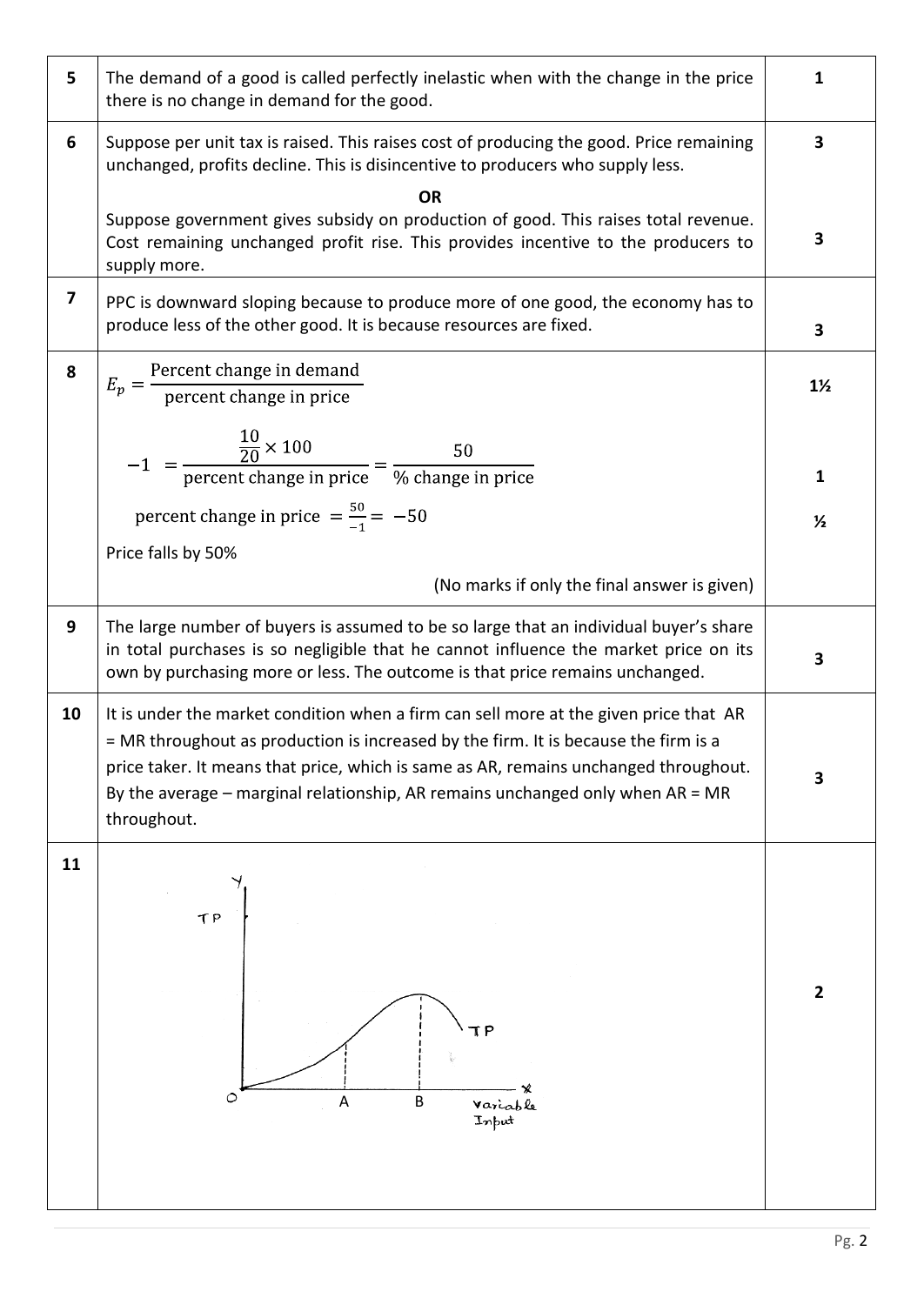|    | The different phases in the law of variable proportions are<br>Phase : I TP rises at an increasing rate and MP rises, as is upto A.<br><b>Phase : II</b> TP rises at decreasing rate and MP falls but remains positive, i.e. B.<br>Phase : III TP falls and MP and MP becomes negative after B. | $\overline{2}$ |  |  |  |  |  |
|----|-------------------------------------------------------------------------------------------------------------------------------------------------------------------------------------------------------------------------------------------------------------------------------------------------|----------------|--|--|--|--|--|
|    | <b>FOR THE BLIND CANDIDATES:</b>                                                                                                                                                                                                                                                                |                |  |  |  |  |  |
|    | On the same lines as above (without diagram) but with reasons.                                                                                                                                                                                                                                  |                |  |  |  |  |  |
| 12 | Assuming that the only, two goods the consumer consumes are X and Y, the<br>condition of equilibrium are :                                                                                                                                                                                      |                |  |  |  |  |  |
|    | (1) $\frac{MU_x}{P_x} = \frac{MU_y}{P_y}$                                                                                                                                                                                                                                                       |                |  |  |  |  |  |
|    | (2) MU falls as more is consumed                                                                                                                                                                                                                                                                |                |  |  |  |  |  |
|    | <b>Explanation:</b>                                                                                                                                                                                                                                                                             |                |  |  |  |  |  |
|    | (1) Suppose $\frac{MU_x}{P_x} > \frac{MU_y}{P_y}$ . The consumer will not be in equilibrium because per rupee                                                                                                                                                                                   |                |  |  |  |  |  |
|    | MU from $\times$ is greater than per rupee MU from Y. This will induce the consumer to<br>buy more of x by reducing expenditure on Y. It will lead to fall in MUx and rise in<br>MUy, till $\frac{MU_x}{P_x} = \frac{MU_y}{P_y}$ .                                                              |                |  |  |  |  |  |
|    | (2) Unless MU falls as more is consumed of a good the consumer will not reach<br>equilibrium.                                                                                                                                                                                                   | $\frac{1}{2}$  |  |  |  |  |  |
|    | (Explanation based on $\frac{M U_x}{P_x} < \frac{M U_y}{P_y}$ is also correct.)                                                                                                                                                                                                                 |                |  |  |  |  |  |
|    | <b>OR</b>                                                                                                                                                                                                                                                                                       |                |  |  |  |  |  |
|    |                                                                                                                                                                                                                                                                                                 |                |  |  |  |  |  |
|    | According to the utility analysis, the consumer is in equilibrium when                                                                                                                                                                                                                          |                |  |  |  |  |  |
|    | $\frac{MU_x}{P_x} = \frac{MU_y}{P_y}$                                                                                                                                                                                                                                                           |                |  |  |  |  |  |
|    | Now, given that $P_x$ falls, then                                                                                                                                                                                                                                                               |                |  |  |  |  |  |
|    |                                                                                                                                                                                                                                                                                                 |                |  |  |  |  |  |
|    | $\frac{MU_x}{P_x} > \frac{MU_y}{P_y}$<br>Since per rupee $MU_x$ is higher than per rupee $MU_y$ , the consumer will buy more of X<br>and less on Y.                                                                                                                                             | 4              |  |  |  |  |  |
| 13 | Demand by an individual refers to the quantity of a good the consumer is willing to<br>buy at a price during a period of time . While market demand refers to the quantity of<br>a good the consumers of that good are willing to buy at a price during a period of<br>time.                    | $\overline{2}$ |  |  |  |  |  |
|    | The factors leading to fall in demand by an individual consumers are :<br>1) Rise in own price of the normal good.                                                                                                                                                                              |                |  |  |  |  |  |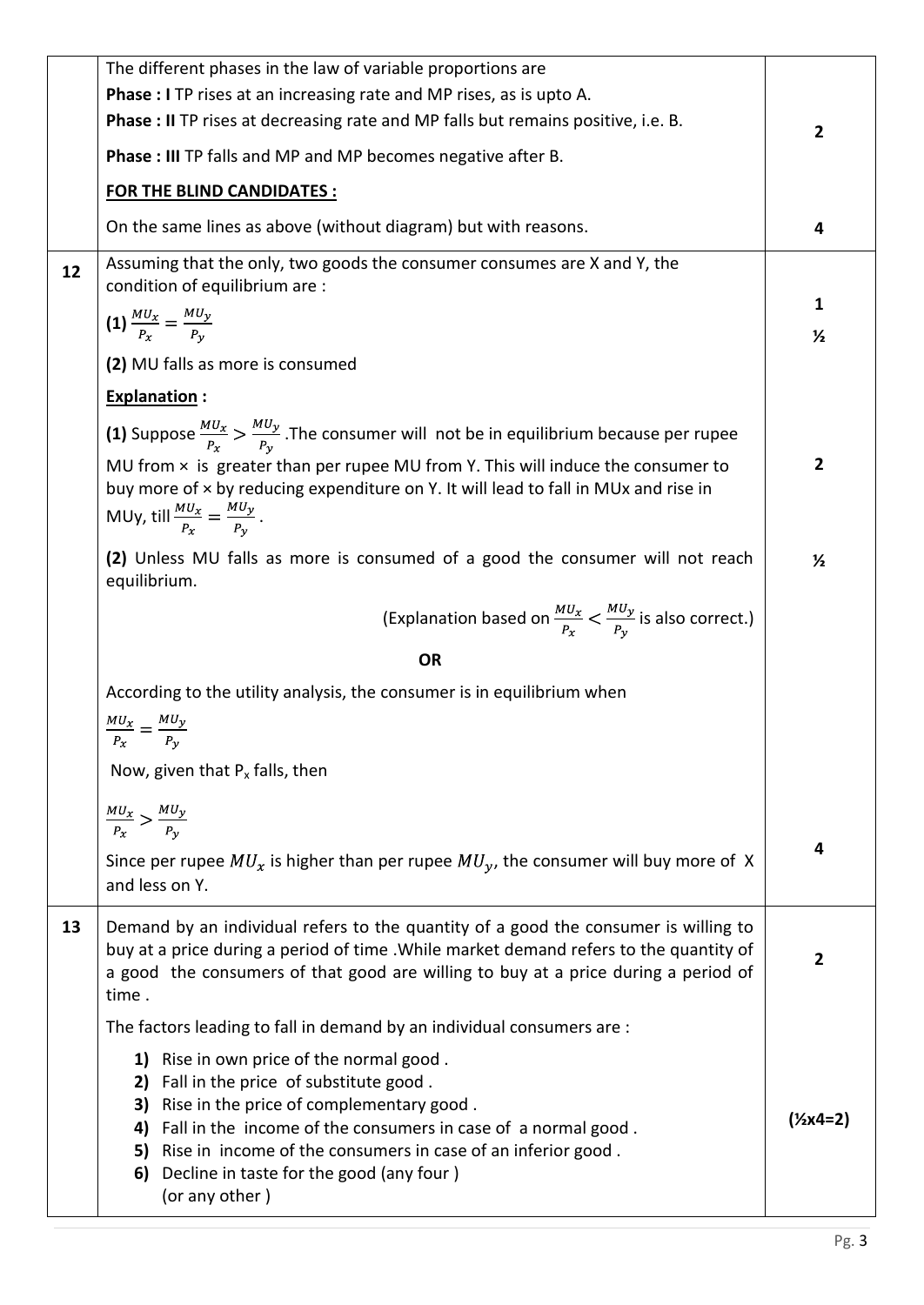| 14 |                                                                                                                                                                                                                                                                                            |         |  |  |  |
|----|--------------------------------------------------------------------------------------------------------------------------------------------------------------------------------------------------------------------------------------------------------------------------------------------|---------|--|--|--|
|    | P                                                                                                                                                                                                                                                                                          | 2       |  |  |  |
|    | o<br>Q.<br>Quantity                                                                                                                                                                                                                                                                        |         |  |  |  |
|    | Excess supply for a good in a market occurs when the actual price of the good is<br>higher than the equilibrium price .In diagram excess supply at the actual price OP2 is<br>$D_1S_1$ . At this price producers will not able to sell all they want to sell. Its chain of<br>effects are: | 4       |  |  |  |
|    | There will be competition between sellers leading to fall in price.<br>Fall in price will reduce supply along the supply curve S and lead to rise in<br>demand along the demand curve D as indicate by the arrows.<br>The trend will continue till the market reaches equilibrium at E.    |         |  |  |  |
|    | For the blind candidates                                                                                                                                                                                                                                                                   | 2       |  |  |  |
|    | Schedule:                                                                                                                                                                                                                                                                                  | 4       |  |  |  |
|    | Meaning of excess supply and chain of effects (on the above line)                                                                                                                                                                                                                          |         |  |  |  |
| 15 | Let the only two goods the consumer consumes are X and Y.<br>The two conditions of equilibrium are                                                                                                                                                                                         |         |  |  |  |
|    | (1) MRS = $\frac{P_x}{P_v}$                                                                                                                                                                                                                                                                | 1       |  |  |  |
|    | (2) MRS falls as more of $\times$ is consumed in place of Y.                                                                                                                                                                                                                               |         |  |  |  |
|    | <b>Explanation:</b>                                                                                                                                                                                                                                                                        |         |  |  |  |
|    | (1) Suppose MRS > $\frac{P_x}{P_v}$ i.e. consumer is not in equilibrium it means that to obtain one                                                                                                                                                                                        |         |  |  |  |
|    | more unit of X consumer is willing to sacrifice more units of Y as compared to<br>what is required in the market. The consumer buys more of X. MRS falls and<br>continue to fall till it is equal to $\frac{P_x}{P_y}$ and the consumer is in equilibrium.                                 |         |  |  |  |
|    | (2) Unless MRS falls as consumer consumes more of X, the consumer will not reach<br>equilibrium again.                                                                                                                                                                                     |         |  |  |  |
|    | (Explanation based on MRS $\langle R_x / R_y \rangle$ is also correct)                                                                                                                                                                                                                     | 1       |  |  |  |
|    | <b>OR</b>                                                                                                                                                                                                                                                                                  |         |  |  |  |
|    | The Three properties are                                                                                                                                                                                                                                                                   |         |  |  |  |
|    | (i) IC slopes downwards from left to right.                                                                                                                                                                                                                                                |         |  |  |  |
|    | (ii) IC is strictly convex<br>(iii) IC to the right has higher utility.                                                                                                                                                                                                                    | $1x3=3$ |  |  |  |
|    |                                                                                                                                                                                                                                                                                            |         |  |  |  |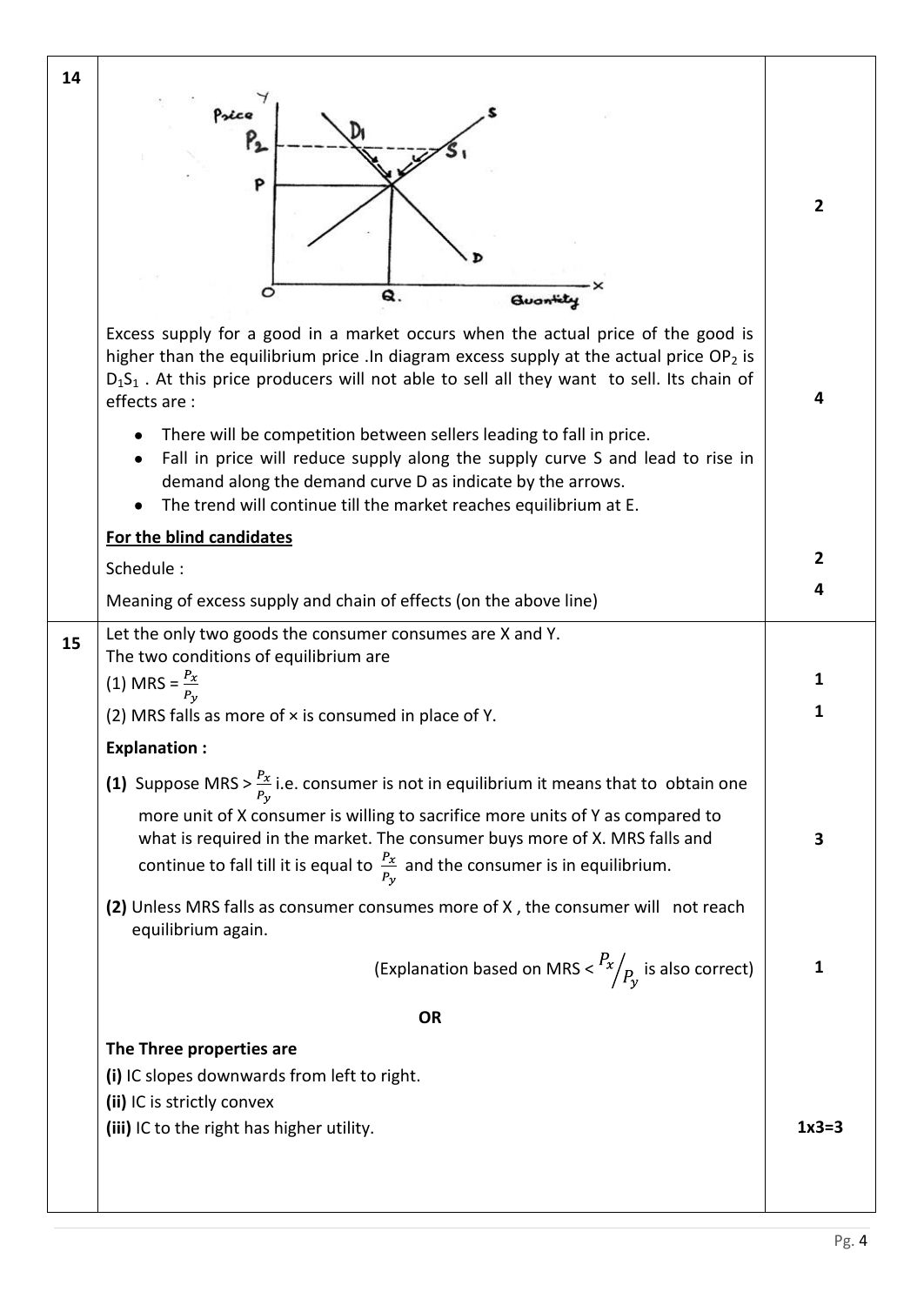|    | <b>Explanation:</b>                                                                                                                                                                                                                               |    |           |                               |              |                                                                                                                                               |              |
|----|---------------------------------------------------------------------------------------------------------------------------------------------------------------------------------------------------------------------------------------------------|----|-----------|-------------------------------|--------------|-----------------------------------------------------------------------------------------------------------------------------------------------|--------------|
|    | (1) Slope downwards because to consume more of good on the x-axis, the consumer<br>must give up some quantity of good on the Y-axis so that the consumer remains on<br>the same level of satisfaction.                                            |    |           |                               |              |                                                                                                                                               |              |
|    | (2) Strictly convex because it is assumed that MRS continuously falls due to the law of<br>diminishing marginal utility.                                                                                                                          |    |           |                               |              |                                                                                                                                               |              |
|    | (3) IC to the right has higher utility level because it is assumed that higher<br>consumption means higher utility.                                                                                                                               |    |           |                               |              |                                                                                                                                               | $1x3=3$      |
| 16 | Output                                                                                                                                                                                                                                            | TR | <b>TC</b> | <b>MR</b>                     | <b>MC</b>    |                                                                                                                                               |              |
|    | 1                                                                                                                                                                                                                                                 | 8  | 10        | 8                             | 10           |                                                                                                                                               |              |
|    | $\overline{2}$                                                                                                                                                                                                                                    | 16 | 18        | 8                             | 8            |                                                                                                                                               |              |
|    | 3                                                                                                                                                                                                                                                 | 24 | 23        | 8                             | 5            |                                                                                                                                               |              |
|    | 4                                                                                                                                                                                                                                                 | 32 | 31        | 8                             | 8            | Equilibrium                                                                                                                                   |              |
|    | 5                                                                                                                                                                                                                                                 | 40 | 41        | 8                             | 10           |                                                                                                                                               | $\mathbf{2}$ |
|    |                                                                                                                                                                                                                                                   |    |           |                               |              | The producer is in equilibrium at 4 units of output                                                                                           | 1            |
|    | <b>Reason (1)</b> MC = MR                                                                                                                                                                                                                         |    |           |                               |              |                                                                                                                                               | 1            |
|    |                                                                                                                                                                                                                                                   |    |           | (2) MC > MR after equilibrium |              |                                                                                                                                               | 1            |
|    | <b>Profit</b> = $TR - TC = 32 - 31 = 1$                                                                                                                                                                                                           |    |           |                               |              |                                                                                                                                               | 1            |
|    |                                                                                                                                                                                                                                                   |    |           |                               |              | $SECTION - B$                                                                                                                                 |              |
| 17 | Aggregate supply refers to the values of final goods and services planned to be<br>produced in an economy during a given year.                                                                                                                    |    |           |                               |              | 1                                                                                                                                             |              |
| 18 |                                                                                                                                                                                                                                                   |    |           |                               |              | Devaluation is said to occur when the exchange rate is increased by the official action<br>(government) under the fixed exchange rate system. | $\mathbf{1}$ |
| 19 |                                                                                                                                                                                                                                                   |    |           |                               |              | The central bank is the apex bank engaged in regulating commercial banks.                                                                     | 1            |
| 20 | When at the full employment level of income AD exceeds AS, the difference is called<br>excess demand.                                                                                                                                             |    |           |                               | $\mathbf{1}$ |                                                                                                                                               |              |
| 21 | Primary deficit refers to fiscal deficit less interest payments.                                                                                                                                                                                  |    |           |                               |              | 1                                                                                                                                             |              |
| 22 | Deferred payments mean payment contracted to be made at some future date.<br>Money serves as a standard of such deferred payments, like in borrowing and<br>lending activities. It has made possible the creation of banking system.<br><b>OR</b> |    |           |                               | 3            |                                                                                                                                               |              |
|    | The significance of money as a store of value is that money can be stored for use in<br>future. One can use one's present income in future because money comes in<br>convenient denominations and is easily portable.                             |    |           |                               |              |                                                                                                                                               | 3            |
| 23 | BOP deficit occurs when autonomous foreign exchange receipts fall short of<br>autonomous payments. Autonomous transactions are those which are not influenced<br>by other transactions in BOP.                                                    |    |           |                               |              |                                                                                                                                               | 3            |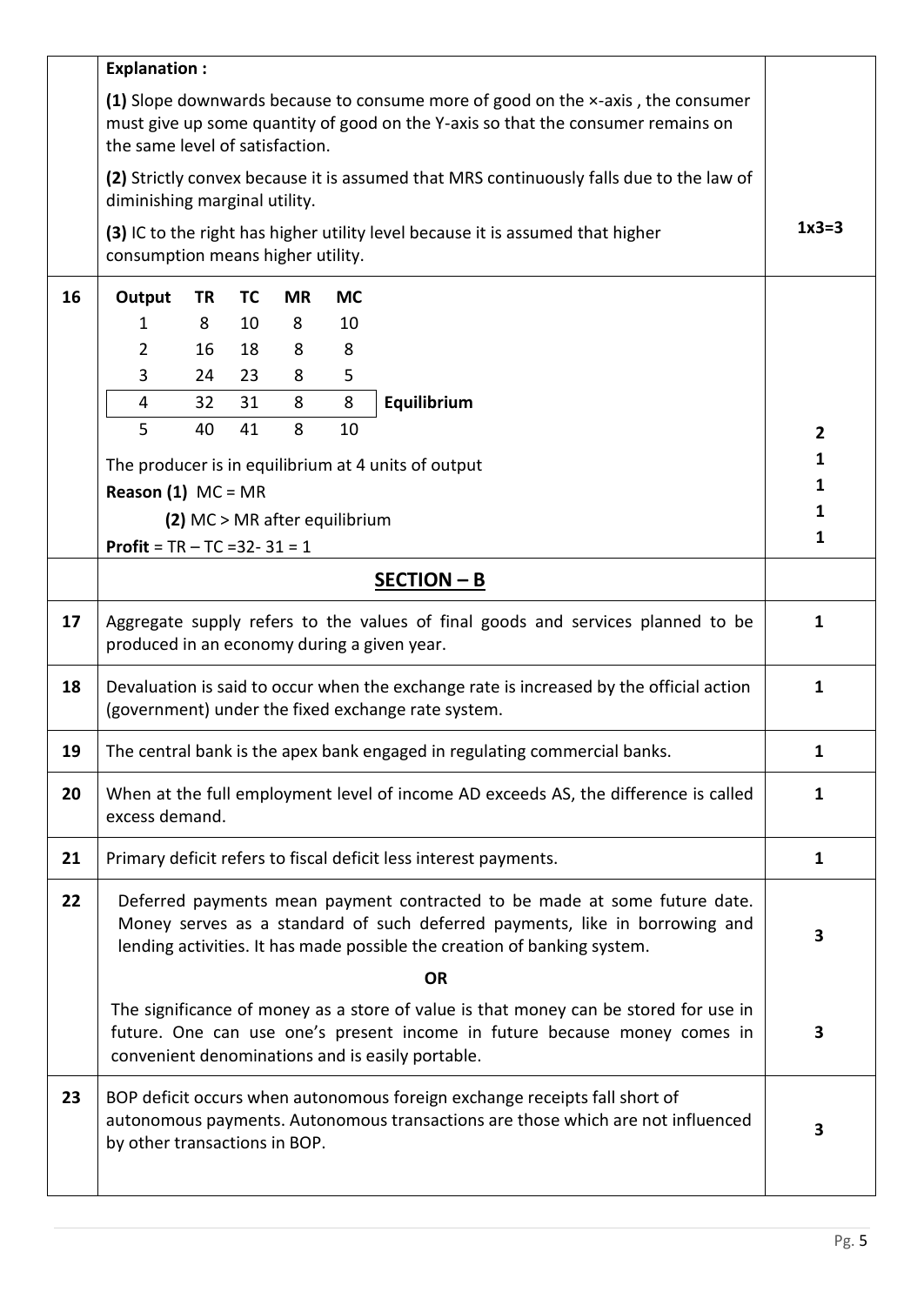|   | 24 | Appreciation of domestic currency occurs when market determined exchange rate<br>falls.                                                                                                                                                                                                                                                                                               |                |  |  |  |  |
|---|----|---------------------------------------------------------------------------------------------------------------------------------------------------------------------------------------------------------------------------------------------------------------------------------------------------------------------------------------------------------------------------------------|----------------|--|--|--|--|
|   |    | It signifies that foreign buyers will be able to buy less from one unit of currency. This<br>makes exports costly for the foreign buyers. As a result exports are likely to decline.                                                                                                                                                                                                  |                |  |  |  |  |
|   | 25 | Non-monetary exchanges refer to the goods and services produced but not<br>exchanged through money, like the domestic services rendered by the members of a<br>family to each other. The value of these services is many a times difficult to estimate<br>and so it escapes national income estimation. These exchanges however have<br>positive effect on the welfare of the people. |                |  |  |  |  |
|   | 26 | (i) Expenditure on scholarships is revenue expenditure because it neither creates<br>any assets nor reduces liability.                                                                                                                                                                                                                                                                |                |  |  |  |  |
|   |    | (ii) Expenditure on building a bridge is capital expenditure because it leads to<br>creation of assets                                                                                                                                                                                                                                                                                | $1\frac{1}{2}$ |  |  |  |  |
| ☆ | 27 | Spending on free services to the poor raises their standard of living and at the same<br>time helps in reduction in income inequalities. It also helps in raising production<br>potential of the country by raising the efficiency level of the working class among the<br>poor.                                                                                                      |                |  |  |  |  |
|   | 28 | Stock of money in a country on a particular day is termed as money supply. It has two<br>components : currency with public outside banks and demand deposits. Demand<br>deposits are deposits which can be withdrawn by writing cheques. Both the<br>components are usable for carrying out transactions at will.                                                                     |                |  |  |  |  |
|   |    | <b>OR</b>                                                                                                                                                                                                                                                                                                                                                                             |                |  |  |  |  |
|   |    | Currency authority function means that the central bank has the sole authority to<br>issue currency. It brings uniformity in note circulation. It also gives power to the<br>central bank to directly control money supply.                                                                                                                                                           |                |  |  |  |  |
|   | 29 | $Y = \overline{C} + MPC(Y) + I$                                                                                                                                                                                                                                                                                                                                                       |                |  |  |  |  |
|   |    | $800 = 100 + MPC (800) + 100$                                                                                                                                                                                                                                                                                                                                                         | 1              |  |  |  |  |
|   |    | $800 \, MPC = 800 - 100 - 100 = 600$                                                                                                                                                                                                                                                                                                                                                  | 1              |  |  |  |  |
|   |    | $MPC = 600/800 = 0.75$                                                                                                                                                                                                                                                                                                                                                                | $\frac{1}{2}$  |  |  |  |  |
|   |    | (No marks if only the final answer is given)                                                                                                                                                                                                                                                                                                                                          |                |  |  |  |  |
|   |    |                                                                                                                                                                                                                                                                                                                                                                                       |                |  |  |  |  |
|   |    |                                                                                                                                                                                                                                                                                                                                                                                       |                |  |  |  |  |
|   |    |                                                                                                                                                                                                                                                                                                                                                                                       |                |  |  |  |  |
|   |    |                                                                                                                                                                                                                                                                                                                                                                                       |                |  |  |  |  |
|   |    |                                                                                                                                                                                                                                                                                                                                                                                       |                |  |  |  |  |
|   |    |                                                                                                                                                                                                                                                                                                                                                                                       |                |  |  |  |  |
|   |    |                                                                                                                                                                                                                                                                                                                                                                                       |                |  |  |  |  |
|   |    |                                                                                                                                                                                                                                                                                                                                                                                       |                |  |  |  |  |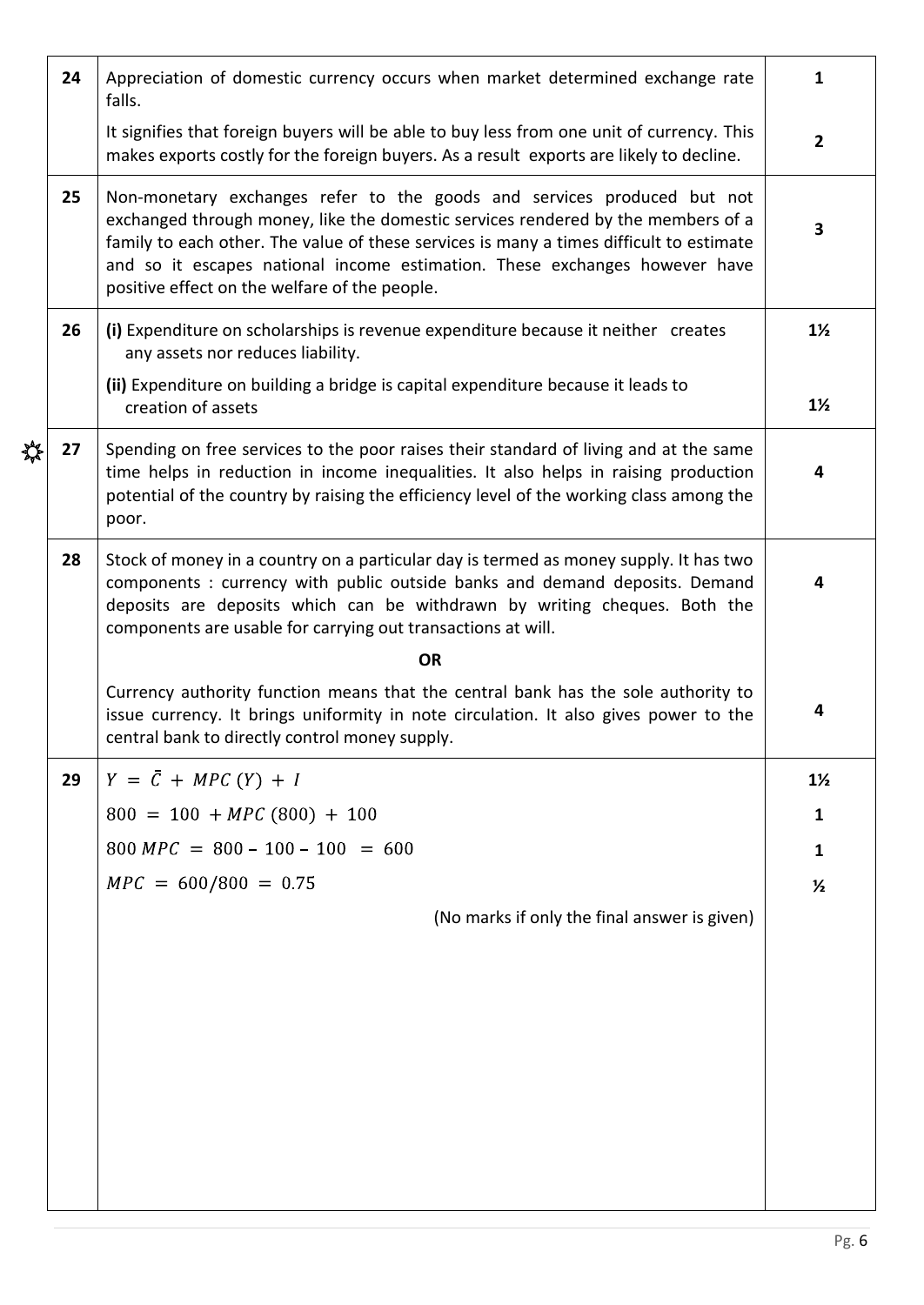